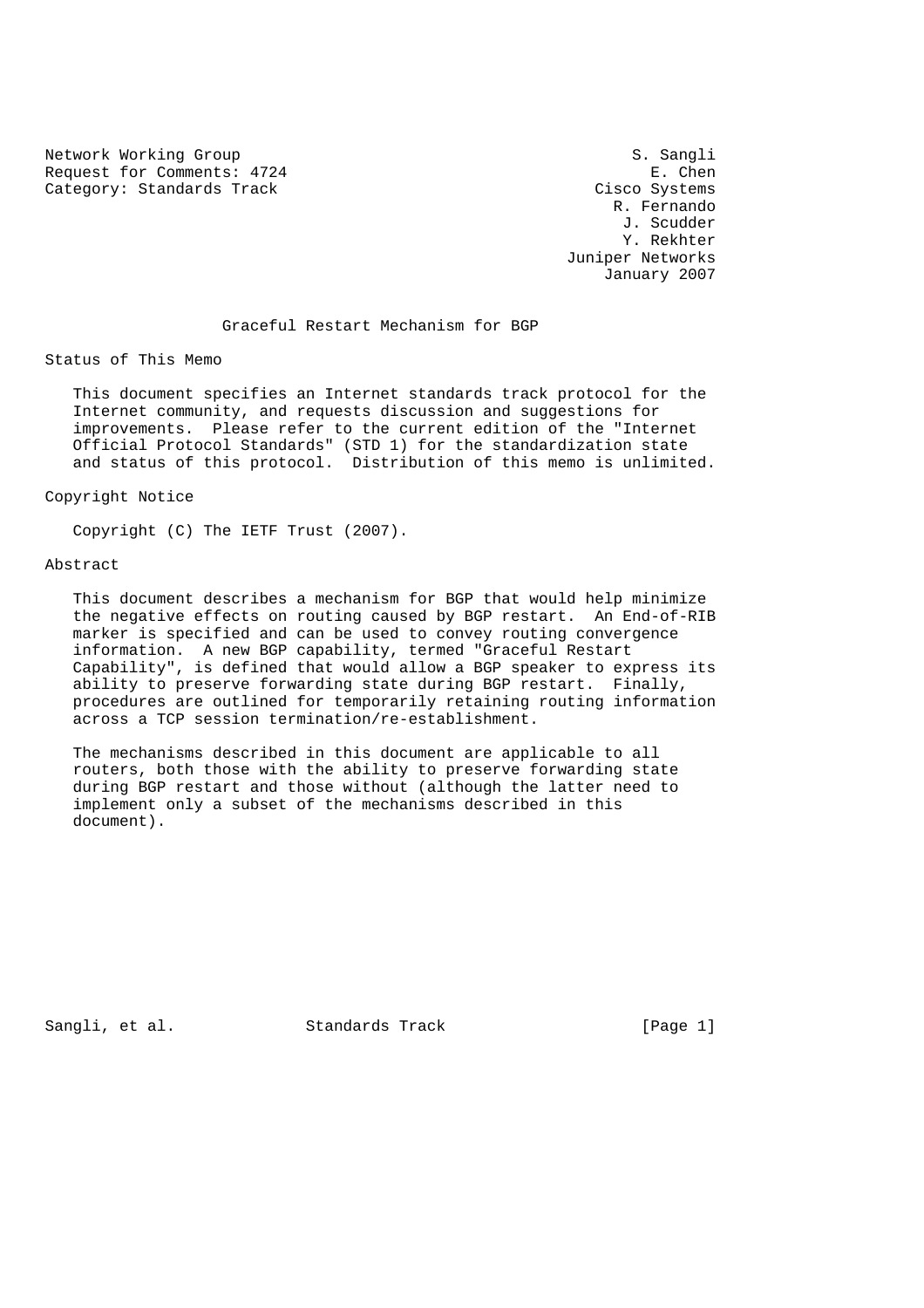Table of Contents

### 1. Introduction

 Usually, when BGP on a router restarts, all the BGP peers detect that the session went down and then came up. This "down/up" transition results in a "routing flap" and causes BGP route re-computation, generation of BGP routing updates, and unnecessary churn to the forwarding tables. It could spread across multiple routing domains. Such routing flaps may create transient forwarding blackholes and/or transient forwarding loops. They also consume resources on the control plane of the routers affected by the flap. As such, they are detrimental to the overall network performance.

 This document describes a mechanism for BGP that would help minimize the negative effects on routing caused by BGP restart. An End-of-RIB marker is specified and can be used to convey routing convergence information. A new BGP capability, termed "Graceful Restart Capability", is defined that would allow a BGP speaker to express its ability to preserve forwarding state during BGP restart. Finally, procedures are outlined for temporarily retaining routing information across a TCP session termination/re-establishment.

## 1.1 Specification of Requirements

The key words "MUST", "MUST NOT", "REQUIRED", "SHALL", "SHALL NOT", "SHOULD", "SHOULD NOT", "RECOMMENDED", "MAY", and "OPTIONAL" in this document are to be interpreted as described in RFC 2119 [RFC2119].

Sangli, et al. Standards Track [Page 2]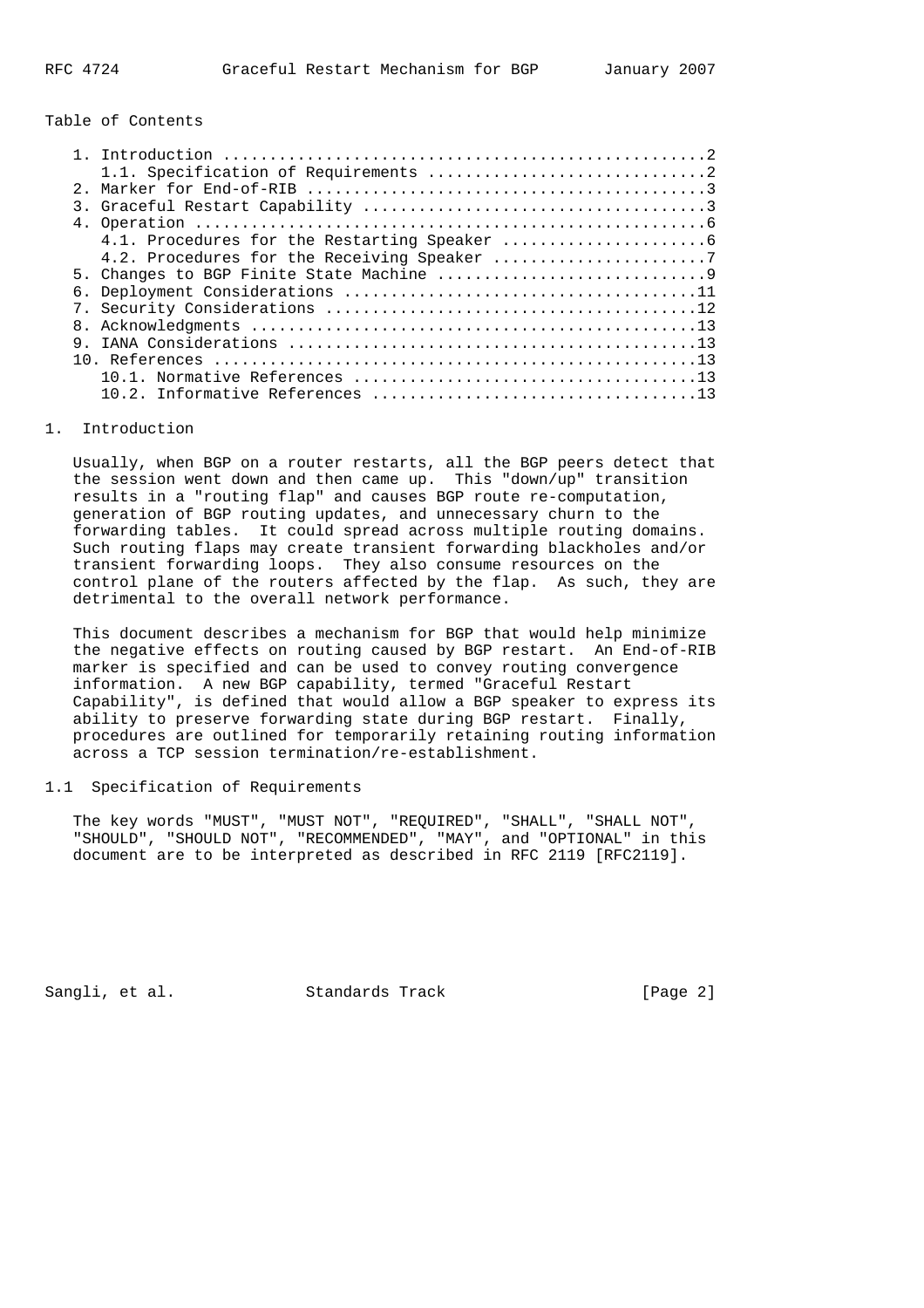### 2. Marker for End-of-RIB

 An UPDATE message with no reachable Network Layer Reachability Information (NLRI) and empty withdrawn NLRI is specified as the End of-RIB marker that can be used by a BGP speaker to indicate to its peer the completion of the initial routing update after the session is established. For the IPv4 unicast address family, the End-of-RIB marker is an UPDATE message with the minimum length [BGP-4]. For any other address family, it is an UPDATE message that contains only the MP\_UNREACH\_NLRI attribute [BGP-MP] with no withdrawn routes for that <AFI, SAFI>.

 Although the End-of-RIB marker is specified for the purpose of BGP graceful restart, it is noted that the generation of such a marker upon completion of the initial update would be useful for routing convergence in general, and thus the practice is recommended.

 In addition, it would be beneficial for routing convergence if a BGP speaker can indicate to its peer up-front that it will generate the End-of-RIB marker, regardless of its ability to preserve its forwarding state during BGP restart. This can be accomplished using the Graceful Restart Capability described in the next section.

#### 3. Graceful Restart Capability

 The Graceful Restart Capability is a new BGP capability [BGP-CAP] that can be used by a BGP speaker to indicate its ability to preserve its forwarding state during BGP restart. It can also be used to convey to its peer its intention of generating the End-of-RIB marker upon the completion of its initial routing updates.

This capability is defined as follows:

Capability code: 64

Capability length: variable

 Capability value: Consists of the "Restart Flags" field, "Restart Time" field, and 0 to 63 of the tuples <AFI, SAFI, Flags for address family> as follows:

Sangli, et al. Standards Track [Page 3]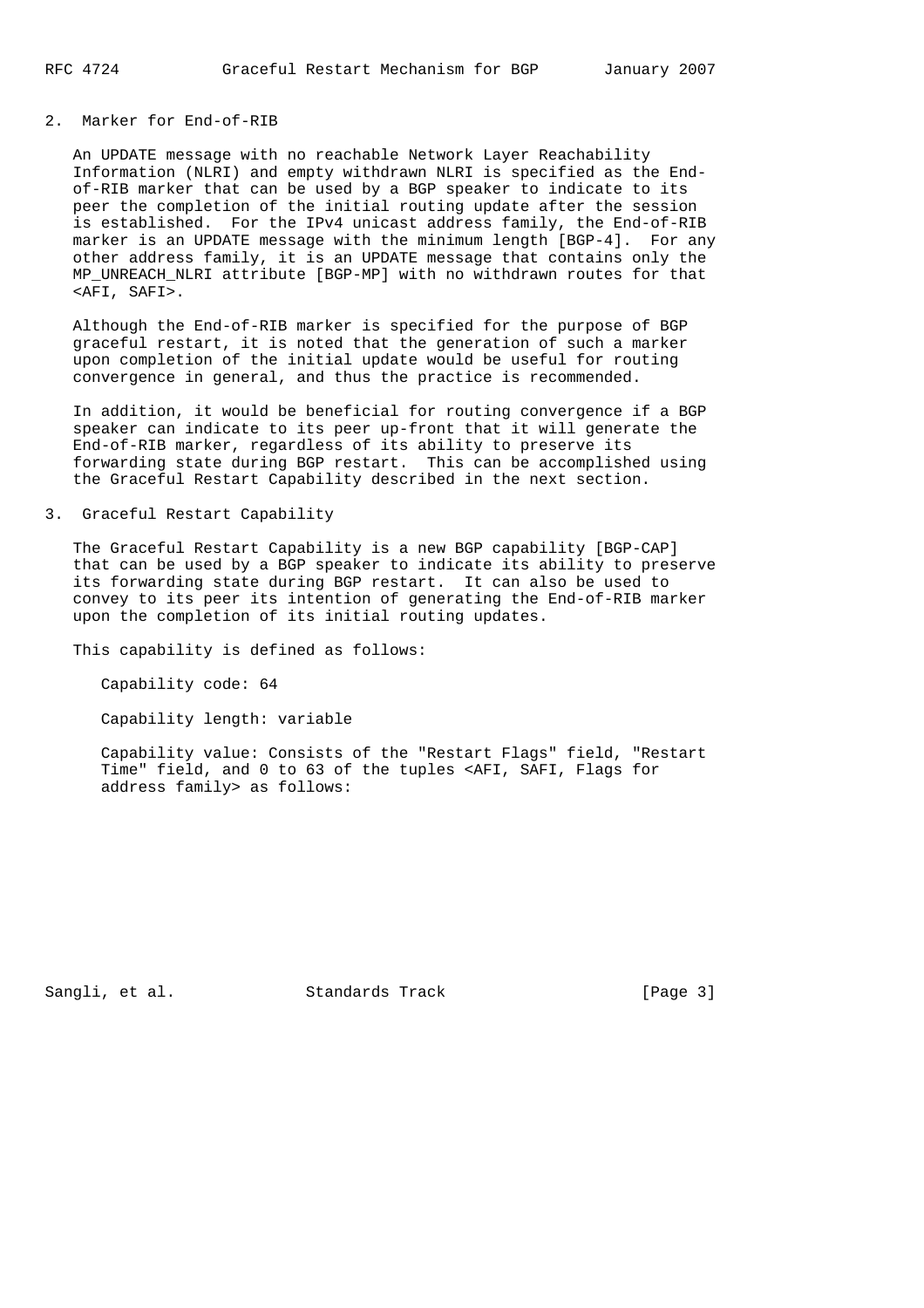| Restart Flags (4 bits)                        |
|-----------------------------------------------|
| Restart Time in seconds (12 bits)             |
| Address Family Identifier (16 bits)           |
| Subsequent Address Family Identifier (8 bits) |
| Flags for Address Family (8 bits)             |
|                                               |
| Address Family Identifier (16 bits)           |
| Subsequent Address Family Identifier (8 bits) |
| Flags for Address Family (8 bits)             |
|                                               |

The use and meaning of the fields are as follows:

## Restart Flags:

This field contains bit flags related to restart.

 0 1 2 3 +-+-+-+-+ |R|Resv.| +-+-+-+-+

 The most significant bit is defined as the Restart State (R) bit, which can be used to avoid possible deadlock caused by waiting for the End-of-RIB marker when multiple BGP speakers peering with each other restart. When set (value 1), this bit indicates that the BGP speaker has restarted, and its peer MUST NOT wait for the End-of-RIB marker from the speaker before advertising routing information to the speaker.

 The remaining bits are reserved and MUST be set to zero by the sender and ignored by the receiver.

Restart Time:

 This is the estimated time (in seconds) it will take for the BGP session to be re-established after a restart. This can be used to speed up routing convergence by its peer in case that the BGP speaker does not come back after a restart.

Sangli, et al. Standards Track [Page 4]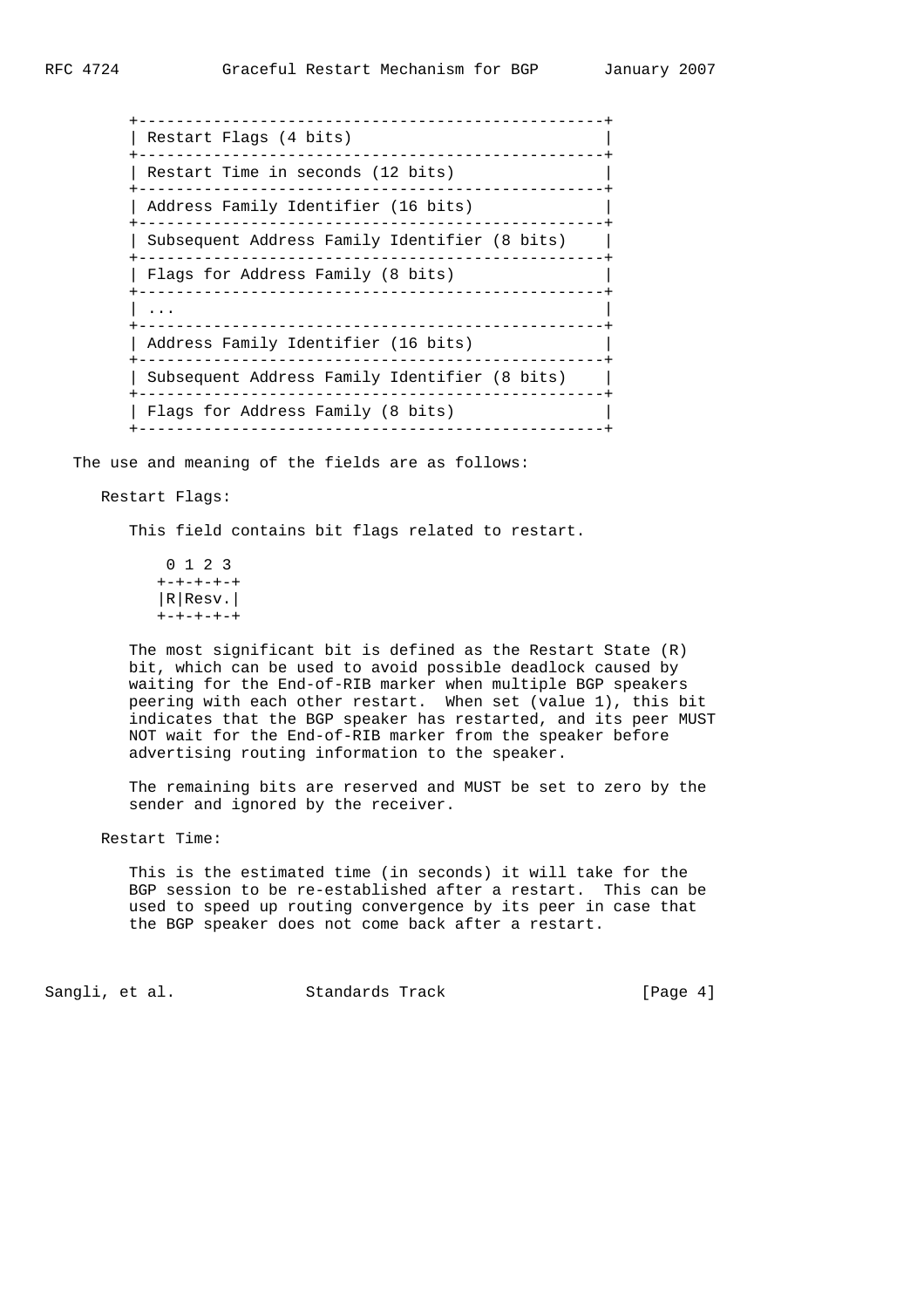Address Family Identifier (AFI), Subsequent Address Family Identifier (SAFI):

 The AFI and SAFI, taken in combination, indicate that Graceful Restart is supported for routes that are advertised with the same AFI and SAFI. Routes may be explicitly associated with a particular AFI and SAFI using the encoding of [BGP-MP] or implicitly associated with <AFI=IPv4, SAFI=Unicast> if using the encoding of [BGP-4].

Flags for Address Family:

 This field contains bit flags relating to routes that were advertised with the given AFI and SAFI.

 0 1 2 3 4 5 6 7 +-+-+-+-+-+-+-+-+ |F| Reserved | +-+-+-+-+-+-+-+-+

 The most significant bit is defined as the Forwarding State (F) bit, which can be used to indicate whether the forwarding state for routes that were advertised with the given AFI and SAFI has indeed been preserved during the previous BGP restart. When set (value 1), the bit indicates that the forwarding state has been preserved.

 The remaining bits are reserved and MUST be set to zero by the sender and ignored by the receiver.

 When a sender of this capability does not include any <AFI, SAFI> in the capability, it means that the sender is not capable of preserving its forwarding state during BGP restart, but supports procedures for the Receiving Speaker (as defined in Section 4.2 of this document). In that case, the value of the "Restart Time" field advertised by the sender is irrelevant.

 A BGP speaker MUST NOT include more than one instance of the Graceful Restart Capability in the capability advertisement [BGP-CAP]. If more than one instance of the Graceful Restart Capability is carried in the capability advertisement, the receiver of the advertisement MUST ignore all but the last instance of the Graceful Restart Capability.

 Including <AFI=IPv4, SAFI=unicast> in the Graceful Restart Capability does not imply that the IPv4 unicast routing information should be carried by using the BGP multiprotocol extensions [BGP-MP] -- it could be carried in the NLRI field of the BGP UPDATE message.

Sangli, et al. Standards Track [Page 5]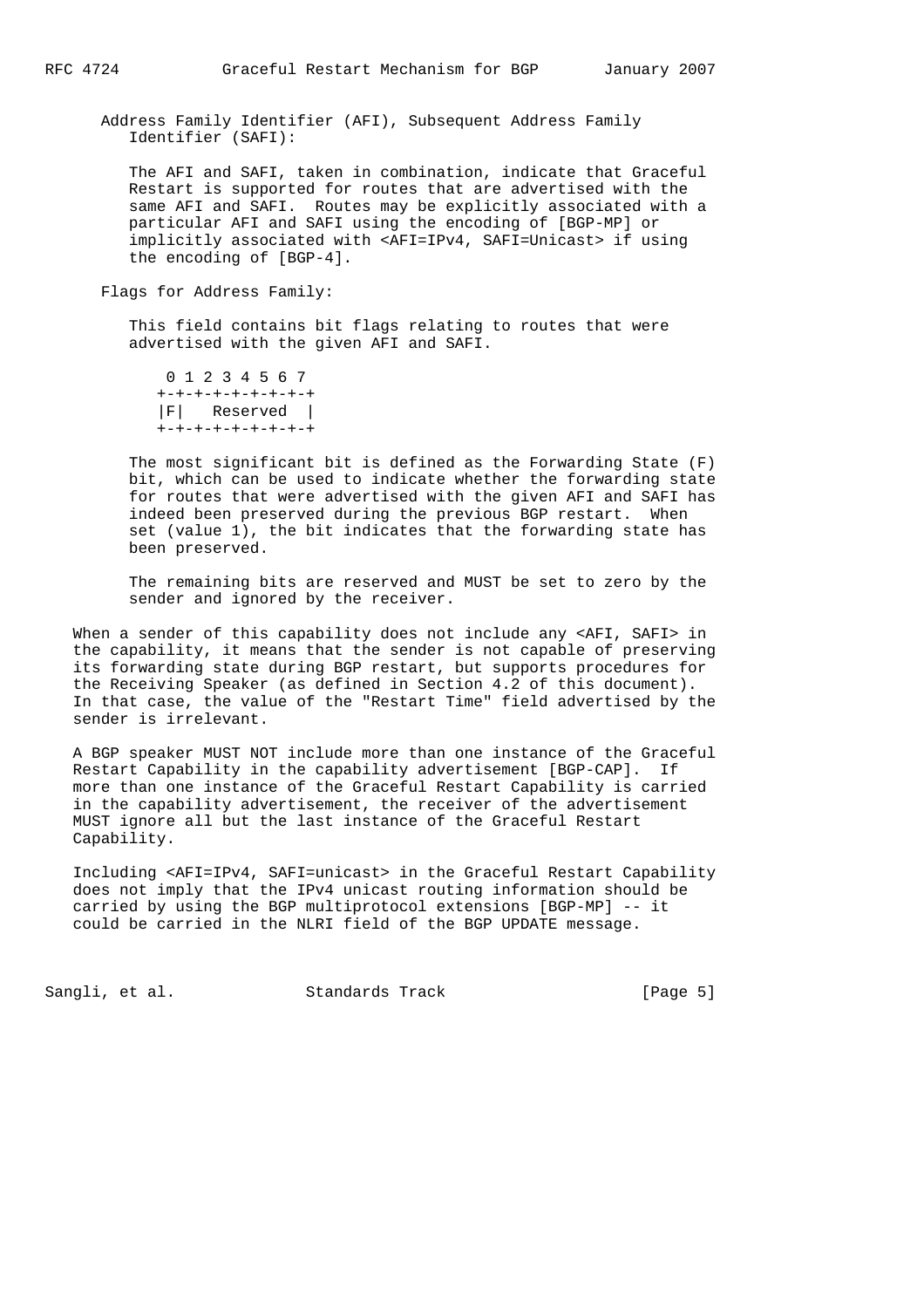# 4. Operation

 A BGP speaker MAY advertise the Graceful Restart Capability for an address family to its peer if it has the ability to preserve its forwarding state for the address family when BGP restarts. In addition, even if the speaker does not have the ability to preserve its forwarding state for any address family during BGP restart, it is still recommended that the speaker advertise the Graceful Restart Capability to its peer (as mentioned before this is done by not including any <AFI, SAFI> in the advertised capability). There are two reasons for doing this. The first is to indicate its intention of generating the End-of-RIB marker upon the completion of its initial routing updates, as doing this would be useful for routing convergence in general. The second is to indicate its support for a peer which wishes to perform a graceful restart.

 The End-of-RIB marker MUST be sent by a BGP speaker to its peer once it completes the initial routing update (including the case when there is no update to send) for an address family after the BGP session is established.

 It is noted that the normal BGP procedures MUST be followed when the TCP session terminates due to the sending or receiving of a BGP NOTIFICATION message.

 A suggested default for the Restart Time is a value less than or equal to the HOLDTIME carried in the OPEN.

 In the following sections, "Restarting Speaker" refers to a router whose BGP has restarted, and "Receiving Speaker" refers to a router that peers with the restarting speaker.

 Consider that the Graceful Restart Capability for an address family is advertised by the Restarting Speaker, and is understood by the Receiving Speaker, and a BGP session between them is established. The following sections detail the procedures that MUST be followed by the Restarting Speaker as well as the Receiving Speaker once the Restarting Speaker restarts.

4.1. Procedures for the Restarting Speaker

 When the Restarting Speaker restarts, it MUST retain, if possible, the forwarding state for the BGP routes in the Loc-RIB and MUST mark them as stale. It MUST NOT differentiate between stale and other information during forwarding.

 To re-establish the session with its peer, the Restarting Speaker MUST set the "Restart State" bit in the Graceful Restart Capability

Sangli, et al. Standards Track [Page 6]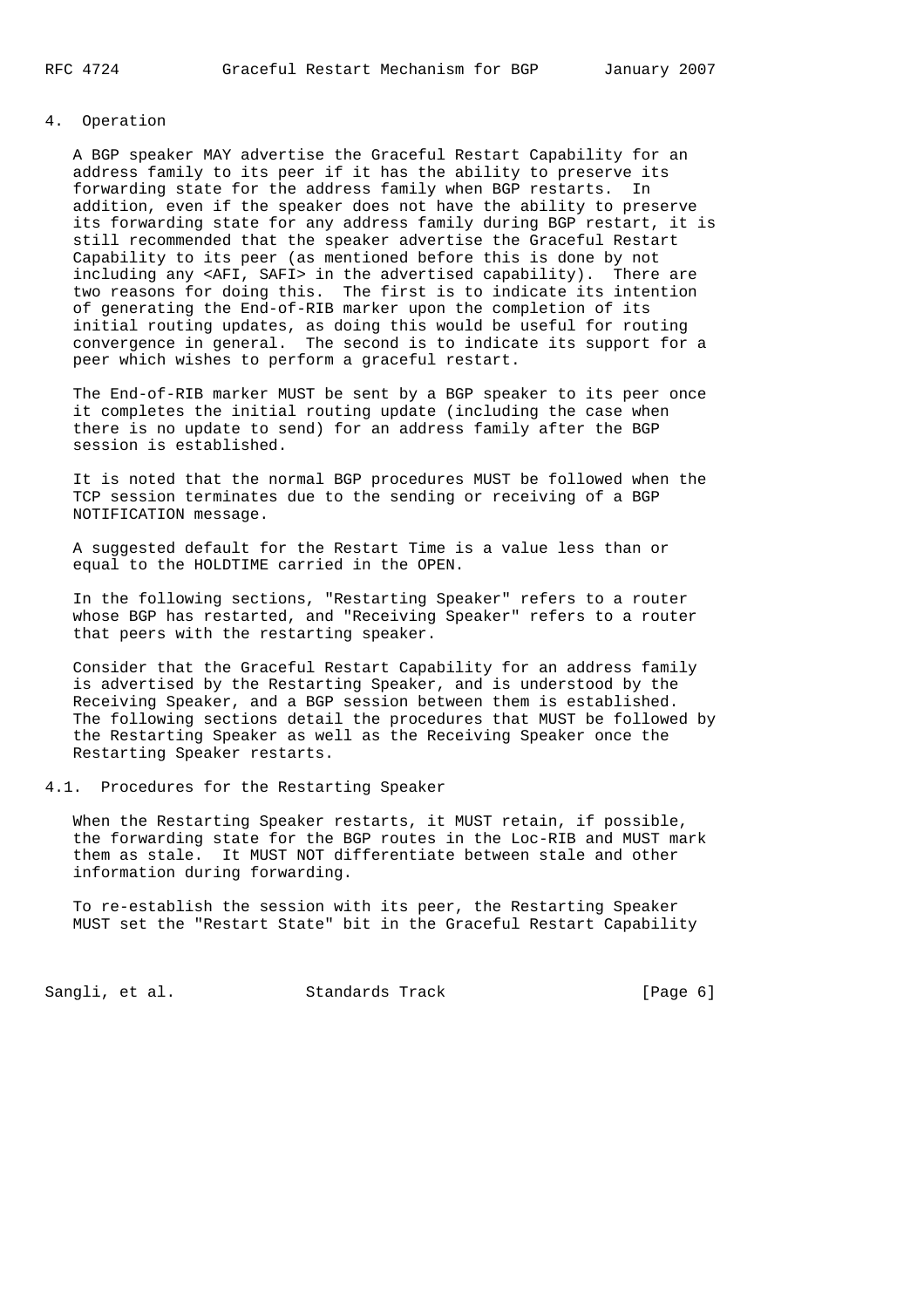of the OPEN message. Unless allowed via configuration, the "Forwarding State" bit for an address family in the capability can be set only if the forwarding state has indeed been preserved for that address family during the restart.

 Once the session between the Restarting Speaker and the Receiving Speaker is re-established, the Restarting Speaker will receive and process BGP messages from its peers. However, it MUST defer route selection for an address family until it either (a) receives the End-of-RIB marker from all its peers (excluding the ones with the "Restart State" bit set in the received capability and excluding the ones that do not advertise the graceful restart capability) or (b) the Selection\_Deferral\_Timer referred to below has expired. It is noted that prior to route selection, the speaker has no routes to advertise to its peers and no routes to update the forwarding state.

 In situations where both Interior Gateway Protocol (IGP) and BGP have restarted, it might be advantageous to wait for IGP to converge before the BGP speaker performs route selection.

 After the BGP speaker performs route selection, the forwarding state of the speaker MUST be updated and any previously marked stale information MUST be removed. The Adj-RIB-Out can then be advertised to its peers. Once the initial update is complete for an address family (including the case that there is no routing update to send), the End-of-RIB marker MUST be sent.

 To put an upper bound on the amount of time a router defers its route selection, an implementation MUST support a (configurable) timer that imposes this upper bound. This timer is referred to as the "Selection\_Deferral\_Timer". The value of this timer should be large enough, so as to provide all the peers of the Restarting Speaker with enough time to send all the routes to the Restarting Speaker.

 If one wants to apply graceful restart only when the restart is planned (as opposed to both planned and unplanned restart), then one way to accomplish this would be to set the Forwarding State bit to 1 after a planned restart, and to 0 in all other cases. Other approaches to accomplish this are outside the scope of this document.

4.2. Procedures for the Receiving Speaker

 When the Restarting Speaker restarts, the Receiving Speaker may or may not detect the termination of the TCP session with the Restarting Speaker, depending on the underlying TCP implementation, whether or not [BGP-AUTH] is in use, and the specific circumstances of the restart. In case it does not detect the termination of the old TCP session and still considers the BGP session as being established, it

Sangli, et al. Standards Track [Page 7]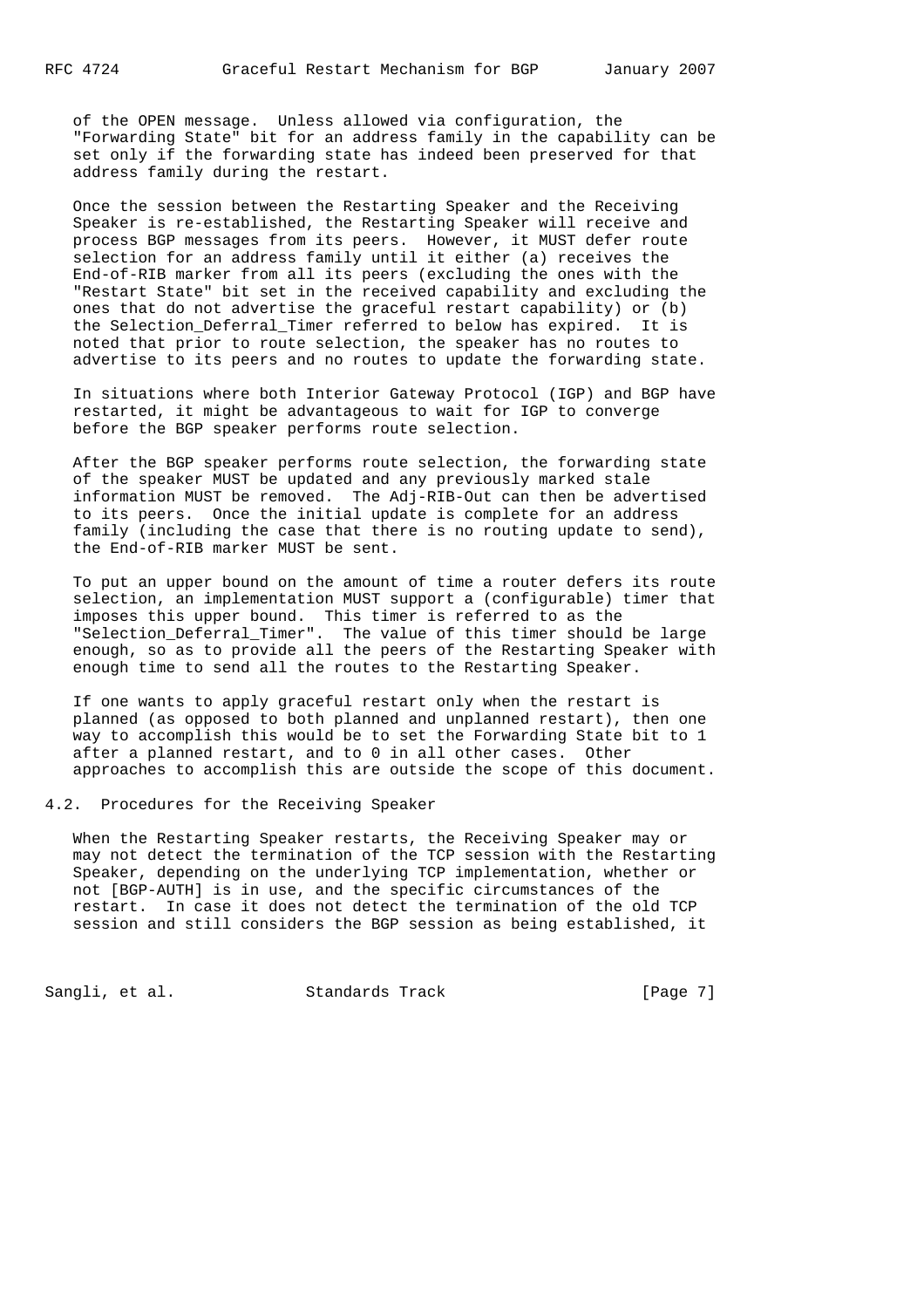MUST treat the subsequent open connection from the peer as an indication of the termination of the old TCP session and act accordingly (when the Graceful Restart Capability has been received from the peer). See Section 8 for a description of this behavior in terms of the BGP finite state machine.

 "Acting accordingly" in this context means that the previous TCP session MUST be closed, and the new one retained. Note that this behavior differs from the default behavior, as specified in [BGP-4], Section 6.8. Since the previous connection is considered to be terminated, no NOTIFICATION message should be sent -- the previous TCP session is simply closed.

 When the Receiving Speaker detects termination of the TCP session for a BGP session with a peer that has advertised the Graceful Restart Capability, it MUST retain the routes received from the peer for all the address families that were previously received in the Graceful Restart Capability and MUST mark them as stale routing information. To deal with possible consecutive restarts, a route (from the peer) previously marked as stale MUST be deleted. The router MUST NOT differentiate between stale and other routing information during forwarding.

 In re-establishing the session, the "Restart State" bit in the Graceful Restart Capability of the OPEN message sent by the Receiving Speaker MUST NOT be set unless the Receiving Speaker has restarted. The presence and the setting of the "Forwarding State" bit for an address family depend upon the actual forwarding state and configuration.

 If the session does not get re-established within the "Restart Time" that the peer advertised previously, the Receiving Speaker MUST delete all the stale routes from the peer that it is retaining.

 A BGP speaker could have some way of determining whether its peer's forwarding state is still viable, for example through Bidirectional Forwarding Detection [BFD] or through monitoring layer two information. Specifics of such mechanisms are beyond the scope of this document. In the event that it determines that its peer's forwarding state is not viable prior to the re-establishment of the session, the speaker MAY delete all the stale routes from the peer that it is retaining.

 Once the session is re-established, if the "Forwarding State" bit for a specific address family is not set in the newly received Graceful Restart Capability, or if a specific address family is not included in the newly received Graceful Restart Capability, or if the Graceful Restart Capability is not received in the re-established session at

Sangli, et al. Standards Track [Page 8]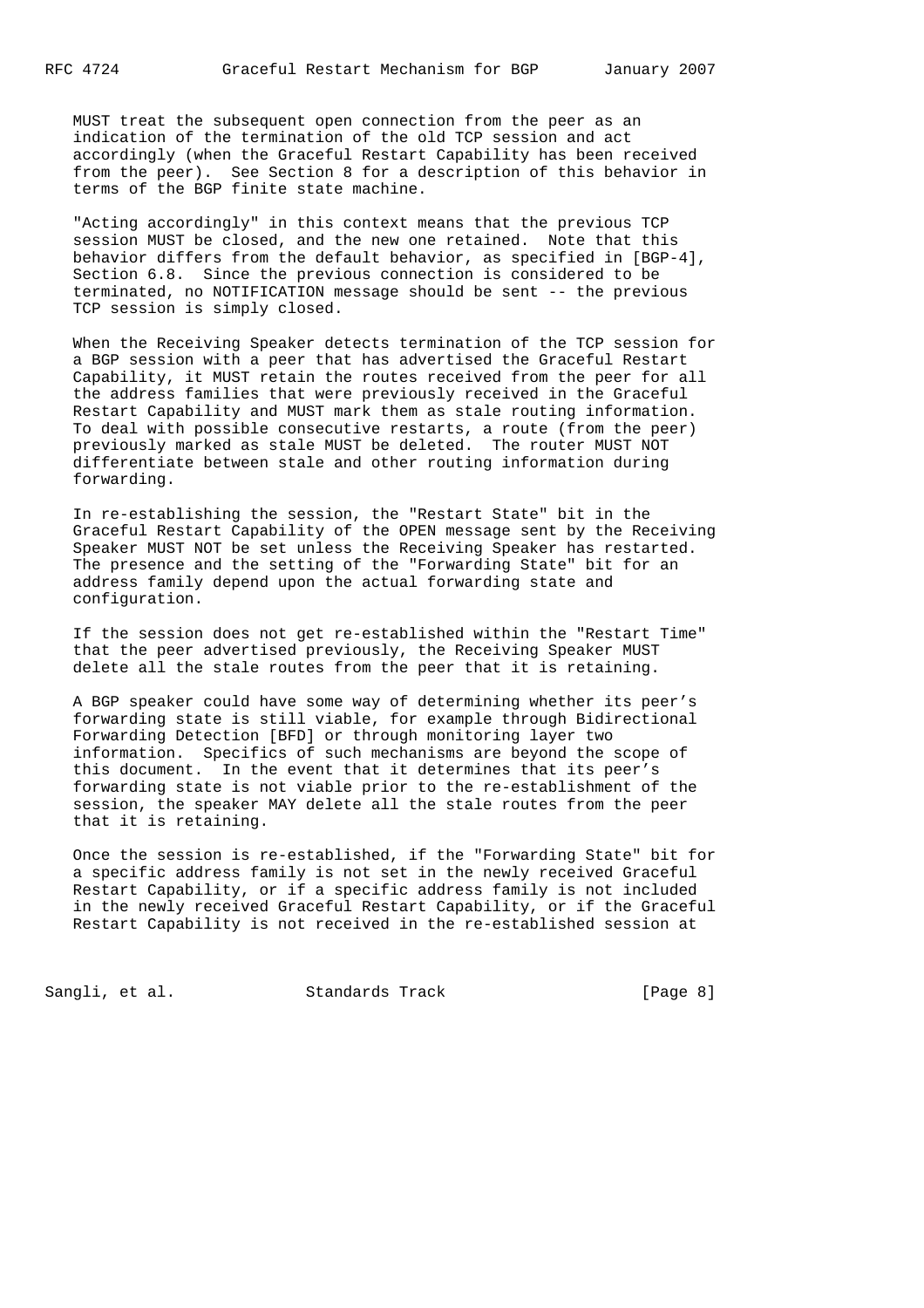all, then the Receiving Speaker MUST immediately remove all the stale routes from the peer that it is retaining for that address family.

 The Receiving Speaker MUST send the End-of-RIB marker once it completes the initial update for an address family (including the case that it has no routes to send) to the peer.

 The Receiving Speaker MUST replace the stale routes by the routing updates received from the peer. Once the End-of-RIB marker for an address family is received from the peer, it MUST immediately remove any routes from the peer that are still marked as stale for that address family.

 To put an upper bound on the amount of time a router retains the stale routes, an implementation MAY support a (configurable) timer that imposes this upper bound.

5. Changes to BGP Finite State Machine

 As mentioned under "Procedures for the Receiving Speaker" above, this specification modifies the BGP finite state machine.

 The specific state machine modifications to [BGP-4], Section 8.2.2, are as follows.

In the Idle state, make the following changes.

Replace this text:

- initializes all BGP resources for the peer connection,

with

 - initializes all BGP resources for the peer connection, other than those resources required in order to retain routes according to section "Procedures for the Receiving Speaker" of this (Graceful Restart) specification,

In the Established state, make the following changes.

Replace this text:

 In response to an indication that the TCP connection is successfully established (Event 16 or Event 17), the second connection SHALL be tracked until it sends an OPEN message.

with

Sangli, et al. Standards Track [Page 9]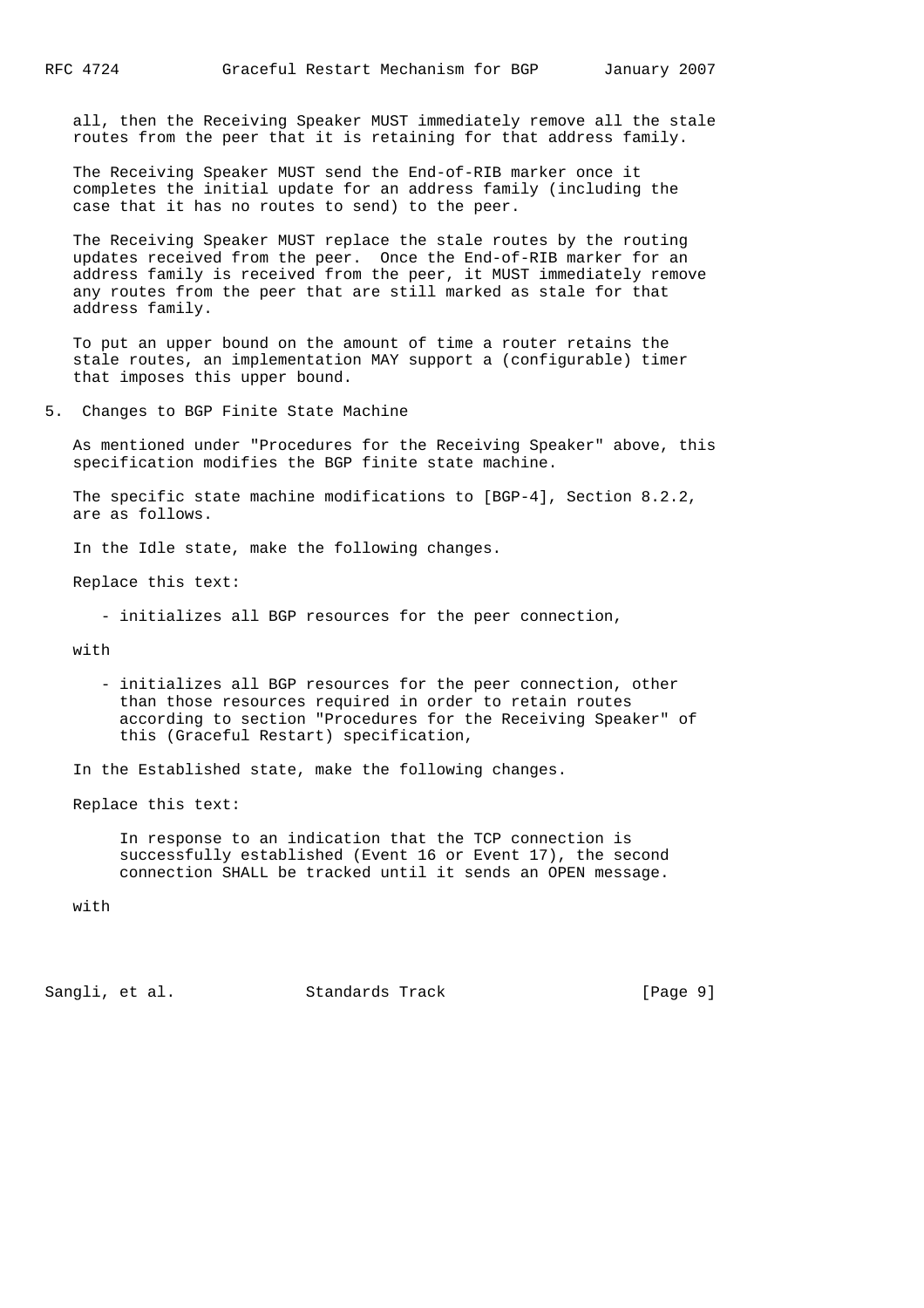If the Graceful Restart Capability with one or more AFIs/SAFIs has not been received for the session, then in response to an indication that a TCP connection is successfully established (Event 16 or Event 17), the second connection SHALL be tracked until it sends an OPEN message.

 However, if the Graceful Restart Capability with one or more AFIs/SAFIs has been received for the session, then in response to Event 16 or Event 17 the local system:

- retains all routes associated with this connection according to section "Procedures for the Receiving Speaker" of this (Graceful Restart) specification,
- releases all other BGP resources,
- drops the TCP connection associated with the ESTABLISHED session,
- initializes all BGP resources for the peer connection, other than those required in order to retain routes according to section "Procedures for the Receiving Speaker" of this specification,
- sets ConnectRetryCounter to zero,
- starts the ConnectRetryTimer with the initial value, and
- changes its state to Connect.

Replace this text:

 If the local system receives a NOTIFICATION message (Event 24 or Event 25), or a TcpConnectionFails (Event 18) from the underlying TCP, the local system:

- sets the ConnectRetryTimer to zero,
- deletes all routes associated with this connection,
- releases all the BGP resources,
- drops the TCP connection,
- increments the ConnectRetryCounter by 1,
- changes its state to Idle.

Sangli, et al. Standards Track [Page 10]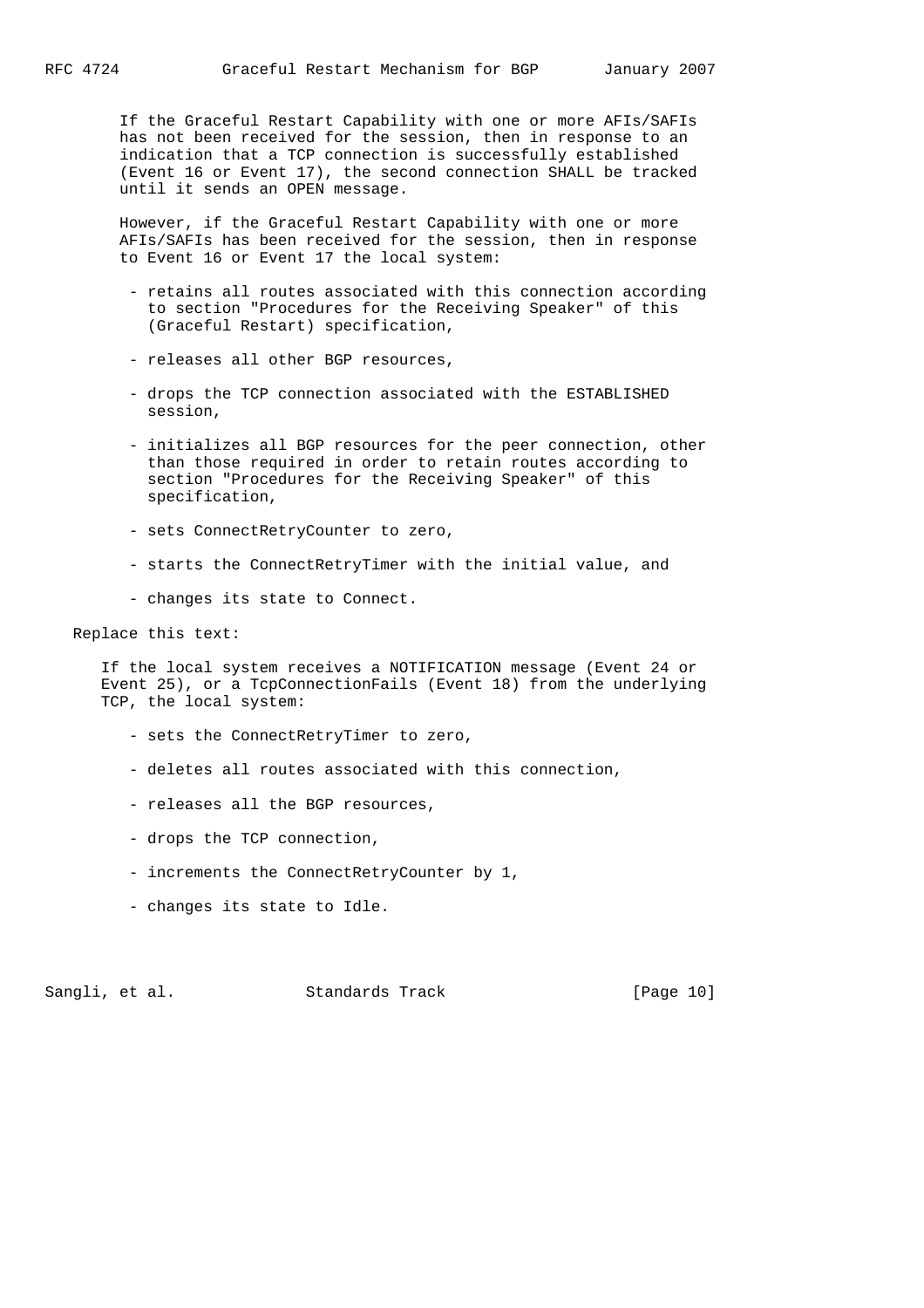with

 If the local system receives a NOTIFICATION message (Event 24 or Event 25), or if the local system receives a TcpConnectionFails (Event 18) from the underlying TCP and the Graceful Restart capability with one or more AFIs/SAFIs has not been received for the session, the local system:

- sets the ConnectRetryTimer to zero,
- deletes all routes associated with this connection,
- releases all the BGP resources,
- drops the TCP connection,
- increments the ConnectRetryCounter by 1, and
- changes its state to Idle.

 However, if the local system receives a TcpConnectionFails (Event 18) from the underlying TCP, and the Graceful Restart Capability with one or more AFIs/SAFIs has been received for the session, the local system:

- sets the ConnectRetryTimer to zero,
- retains all routes associated with this connection according to section "Procedures for the Receiving Speaker" of this (Graceful Restart) specification,
- releases all other BGP resources,
- drops the TCP connection,
- increments the ConnectRetryCounter by 1, and
- changes its state to Idle.
- 6. Deployment Considerations

 Although the procedures described in this document would help minimize the effect of routing flaps, it is noted that when a BGP Graceful Restart-capable router restarts, or if it restarts without preserving its forwarding state (e.g., due to a power failure), there is a potential for transient routing loops or blackholes in the network if routing information changes before the involved routers complete routing updates and convergence. Also, depending on the

Sangli, et al. Standards Track [Page 11]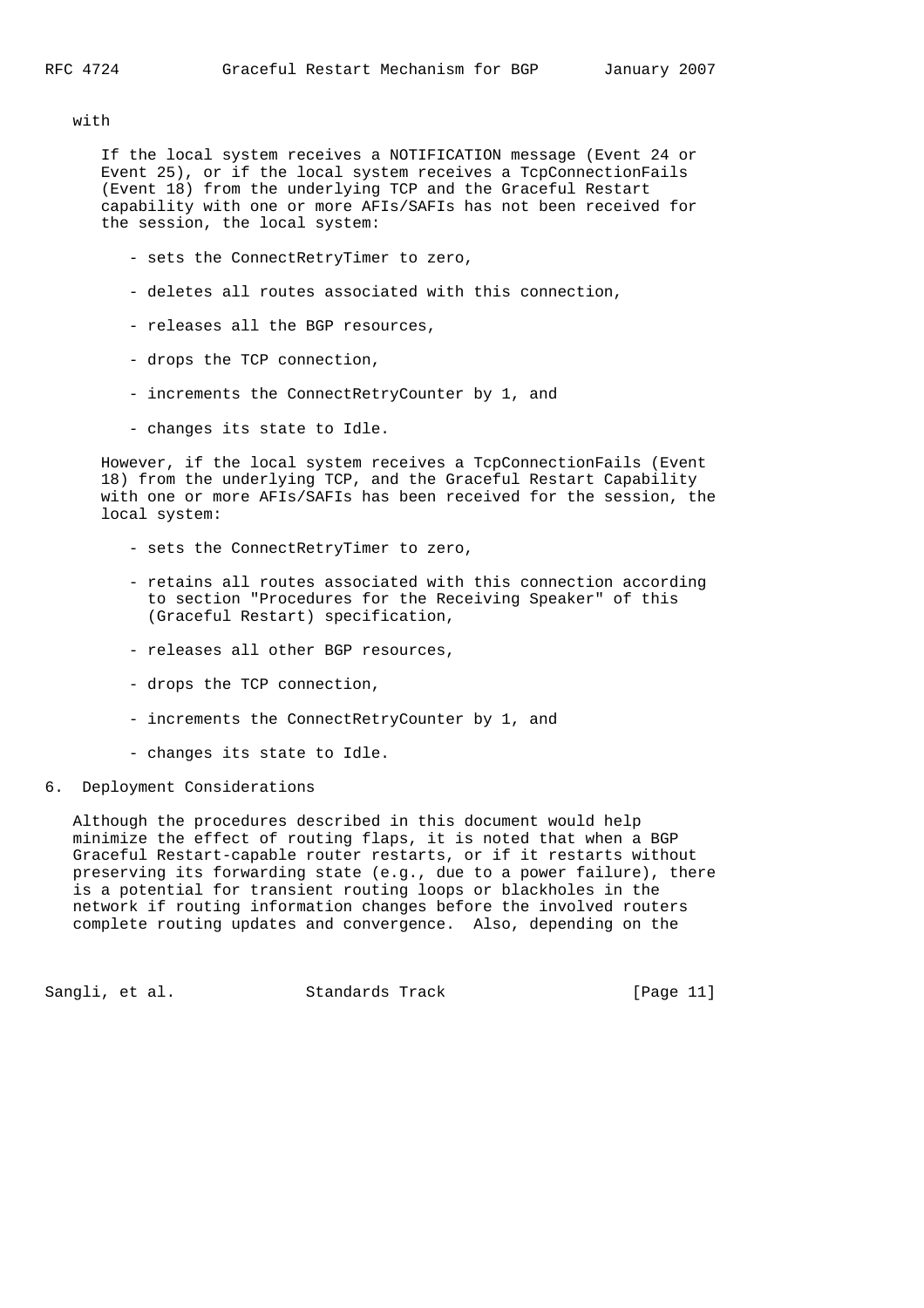network topology, if not all IBGP speakers are Graceful Restart capable, there could be an increased exposure to transient routing loops or blackholes when the Graceful Restart procedures are exercised.

 The Restart Time, the upper bound for retaining routes, and the upper bound for deferring route selection may need to be tuned as more deployment experience is gained.

 Finally, it is noted that the benefits of deploying BGP Graceful Restart in an Autonomous System (AS) whose IGPs and BGP are tightly coupled (i.e., BGP and IGPs would both restart) and IGPs have no similar Graceful Restart Capability are reduced relative to the scenario where IGPs do have similar Graceful Restart Capability.

7. Security Considerations

 Since with this proposal a new connection can cause an old one to be terminated, it might seem to open the door to denial of service attacks. However, it is noted that unauthenticated BGP is already known to be vulnerable to denials of service through attacks on the TCP transport. The TCP transport is commonly protected through use of [BGP-AUTH]. Such authentication will equally protect against denials of service through spurious new connections.

 If an attacker is able to successfully open a TCP connection impersonating a legitimate peer, the attacker's connection will replace the legitimate one, potentially enabling the attacker to advertise bogus routes. We note, however, that the window for such a route insertion attack is small since through normal operation of the protocol the legitimate peer would open a new connection, in turn causing the attacker's connection to be terminated. Thus, this attack devolves to a form of denial of service.

 It is thus concluded that this proposal does not change the underlying security model (and issues) of BGP-4.

 We also note that implementations may allow use of graceful restart to be controlled by configuration. If graceful restart is not enabled, naturally the underlying security model of BGP-4 is unchanged.

Sangli, et al. Standards Track [Page 12]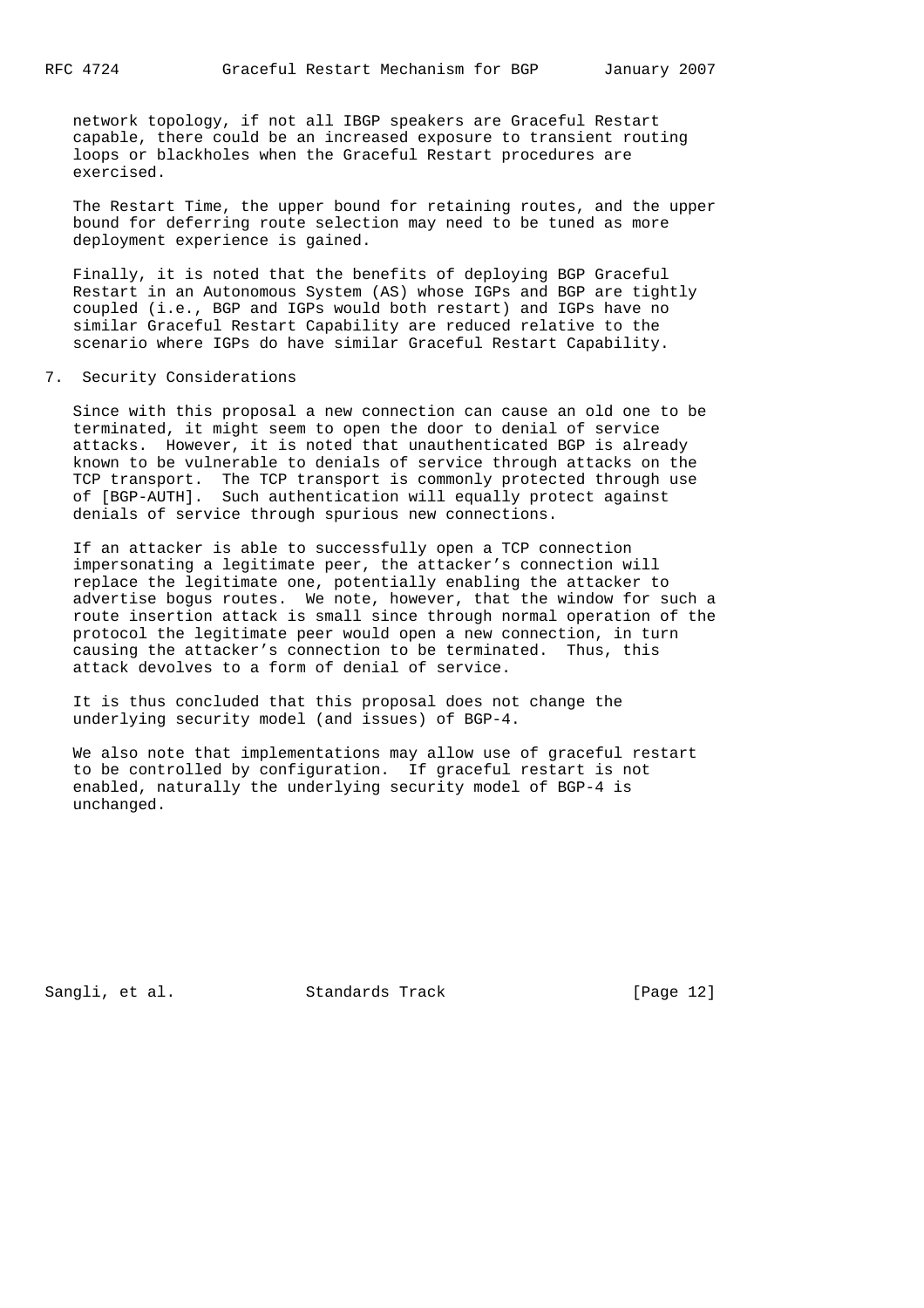## 8. Acknowledgments

 The authors would like to thank Bruce Cole, Lars Eggert, Bill Fenner, Eric Gray, Jeffrey Haas, Sam Hartman, Alvaro Retana, Pekka Savola Naiming Shen, Satinder Singh, Mark Townsley, David Ward, Shane Wright, and Alex Zinin for their review and comments.

### 9. IANA Considerations

This document defines a new BGP capability - Graceful Restart Capability. The Capability Code for Graceful Restart Capability is 64.

### 10. References

- 10.1. Normative References
	- [BGP-4] Rekhter, Y., Li, T., and S. Hares, "A Border Gateway Protocol 4 (BGP-4)", RFC 4271, January 2006.
	- [BGP-MP] Bates, T., Rekhter, Y., Chandra, R., and D. Katz, "Multiprotocol Extensions for BGP-4", RFC 2858, June 2000.
	- [BGP-CAP] Chandra, R. and J. Scudder, "Capabilities Advertisement with BGP-4", RFC 3392, November 2002.
	- [BGP-AUTH] Heffernan, A., "Protection of BGP Sessions via the TCP MD5 Signature Option", RFC 2385, August 1998.
	- [RFC2119] Bradner, S., "Key words for use in RFCs to Indicate Requirement Levels", BCP 14, RFC 2119, March 1997.
	- [IANA-AFI] http://www.iana.org/assignments/address-family-numbers

[IANA-SAFI] http://www.iana.org/assignments/safi-namespace

### 10.2. Informative References

 [BFD] Katz, D. and D. Ward, "Bidirectional Forwarding Detection", Work in Progress.

Sangli, et al. Standards Track [Page 13]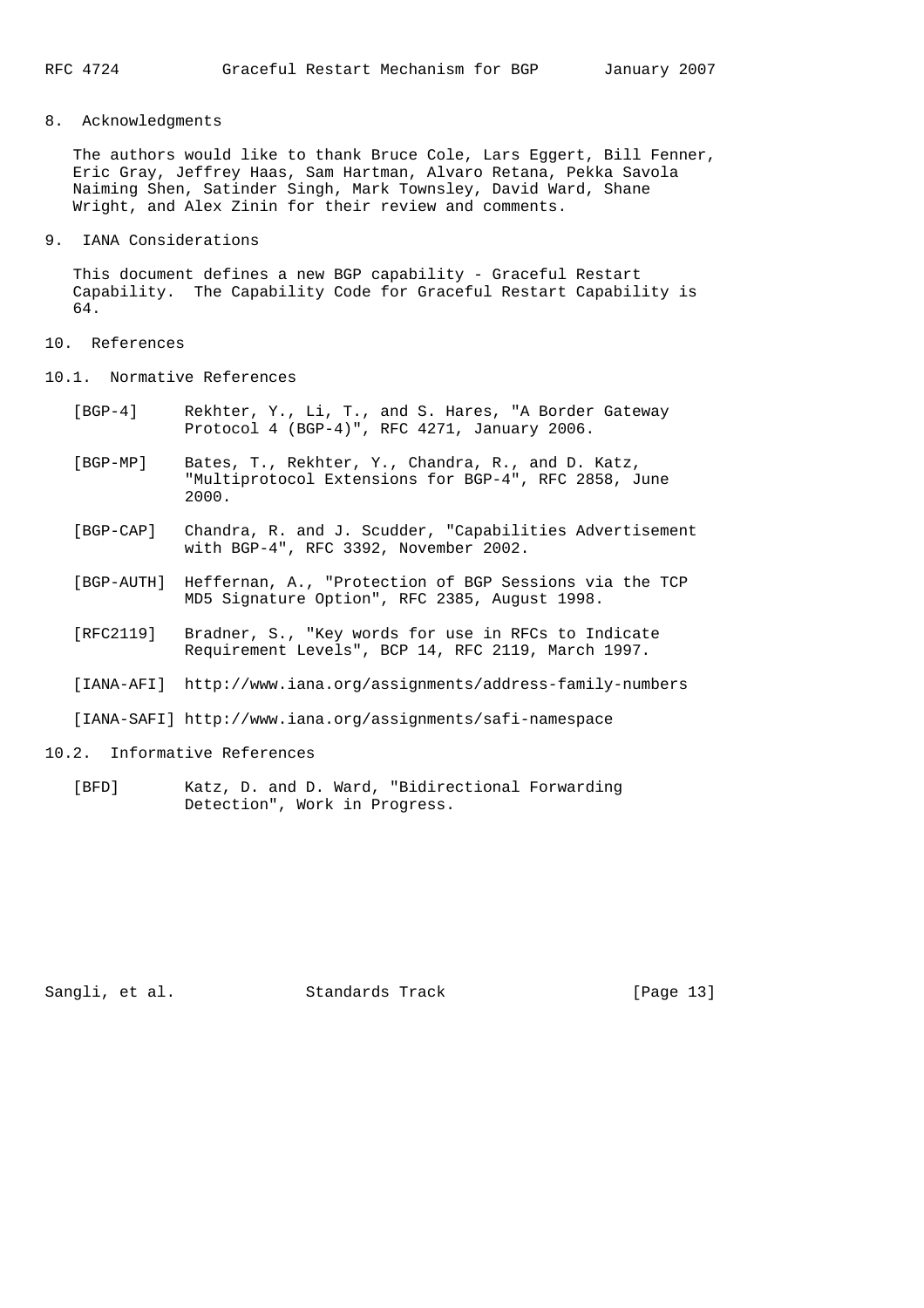Authors' Addresses

 Srihari R. Sangli Cisco Systems, Inc.

EMail: rsrihari@cisco.com

 Yakov Rekhter Juniper Networks, Inc.

EMail: yakov@juniper.net

 Rex Fernando Juniper Networks, Inc.

EMail: rex@juniper.net

 John G. Scudder Juniper Networks, Inc.

EMail: jgs@juniper.net

 Enke Chen Cisco Systems, Inc.

EMail: enkechen@cisco.com

Sangli, et al. Standards Track [Page 14]